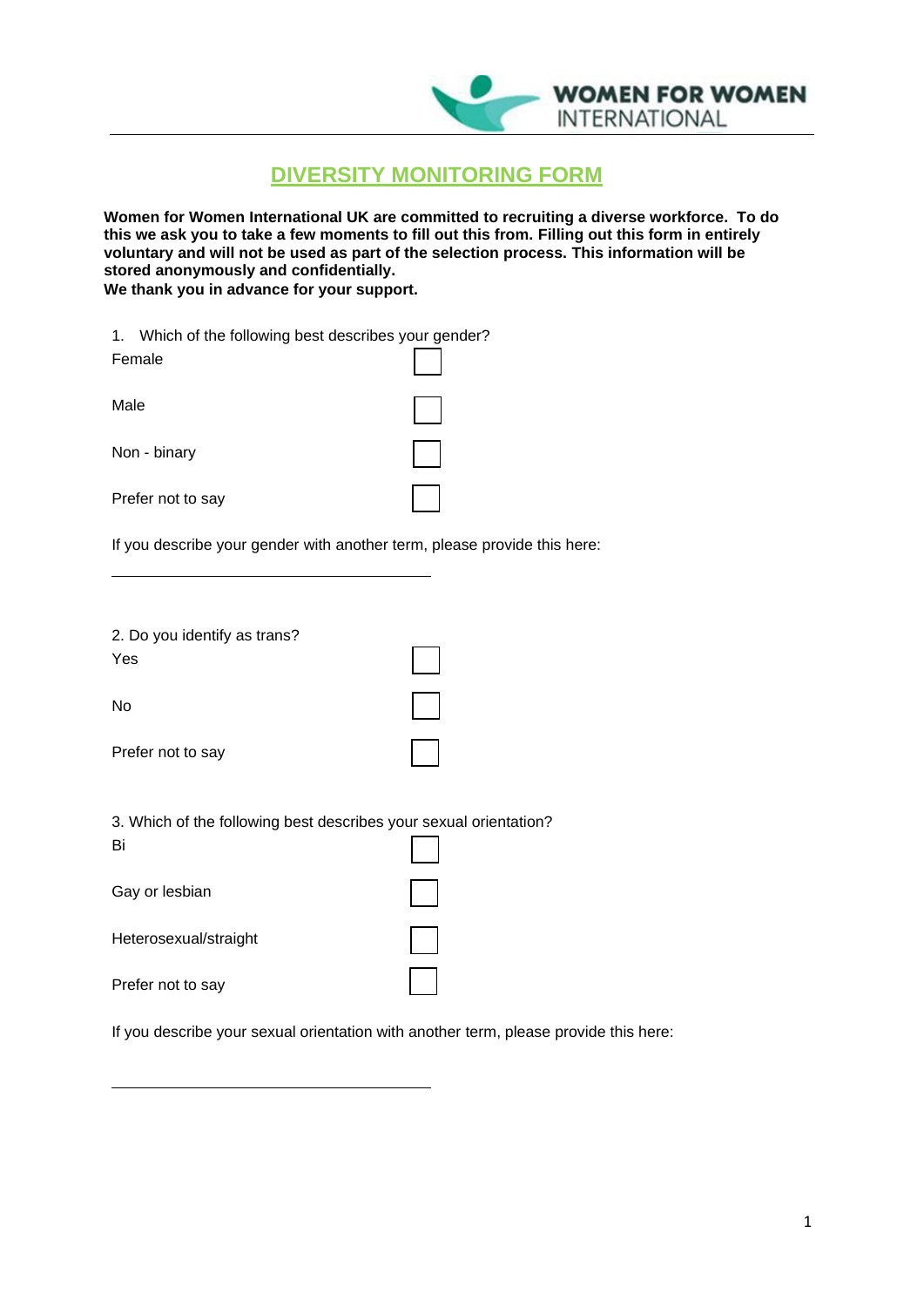- WOMEN FOR WOMEN **INTERNATIONAL** 

| 4. Do you consider yourself to be disabled?                                                                                                                                                                                          |  |
|--------------------------------------------------------------------------------------------------------------------------------------------------------------------------------------------------------------------------------------|--|
| Yes                                                                                                                                                                                                                                  |  |
| No                                                                                                                                                                                                                                   |  |
| Prefer not to say                                                                                                                                                                                                                    |  |
|                                                                                                                                                                                                                                      |  |
| 5. What is your current age?<br>$18 - 30$                                                                                                                                                                                            |  |
| $31 - 40$                                                                                                                                                                                                                            |  |
| $41 - 50$                                                                                                                                                                                                                            |  |
| $51 - 60$                                                                                                                                                                                                                            |  |
| 61 +                                                                                                                                                                                                                                 |  |
|                                                                                                                                                                                                                                      |  |
| 6. What is your ethnic group?<br>Arab                                                                                                                                                                                                |  |
| Asian or Asian British: Bangladeshi                                                                                                                                                                                                  |  |
| Asian or Asian British: Chinese                                                                                                                                                                                                      |  |
| Asian or Asian British: Indian                                                                                                                                                                                                       |  |
| Asian or Asian British: Pakistani                                                                                                                                                                                                    |  |
| Asian or Asian British: <b>contains a state of the state of the state of the state of the state of the state of the state of the state of the state of the state of the state of the state of the state of the state of the stat</b> |  |
| Black or Black British: African                                                                                                                                                                                                      |  |
| Black or Black British: Caribbean                                                                                                                                                                                                    |  |
| Black or Black British: ______________________                                                                                                                                                                                       |  |
| Mixed: Asian & White                                                                                                                                                                                                                 |  |
| Mixed: Black African & White                                                                                                                                                                                                         |  |
| Mixed: Black Caribbean & White                                                                                                                                                                                                       |  |